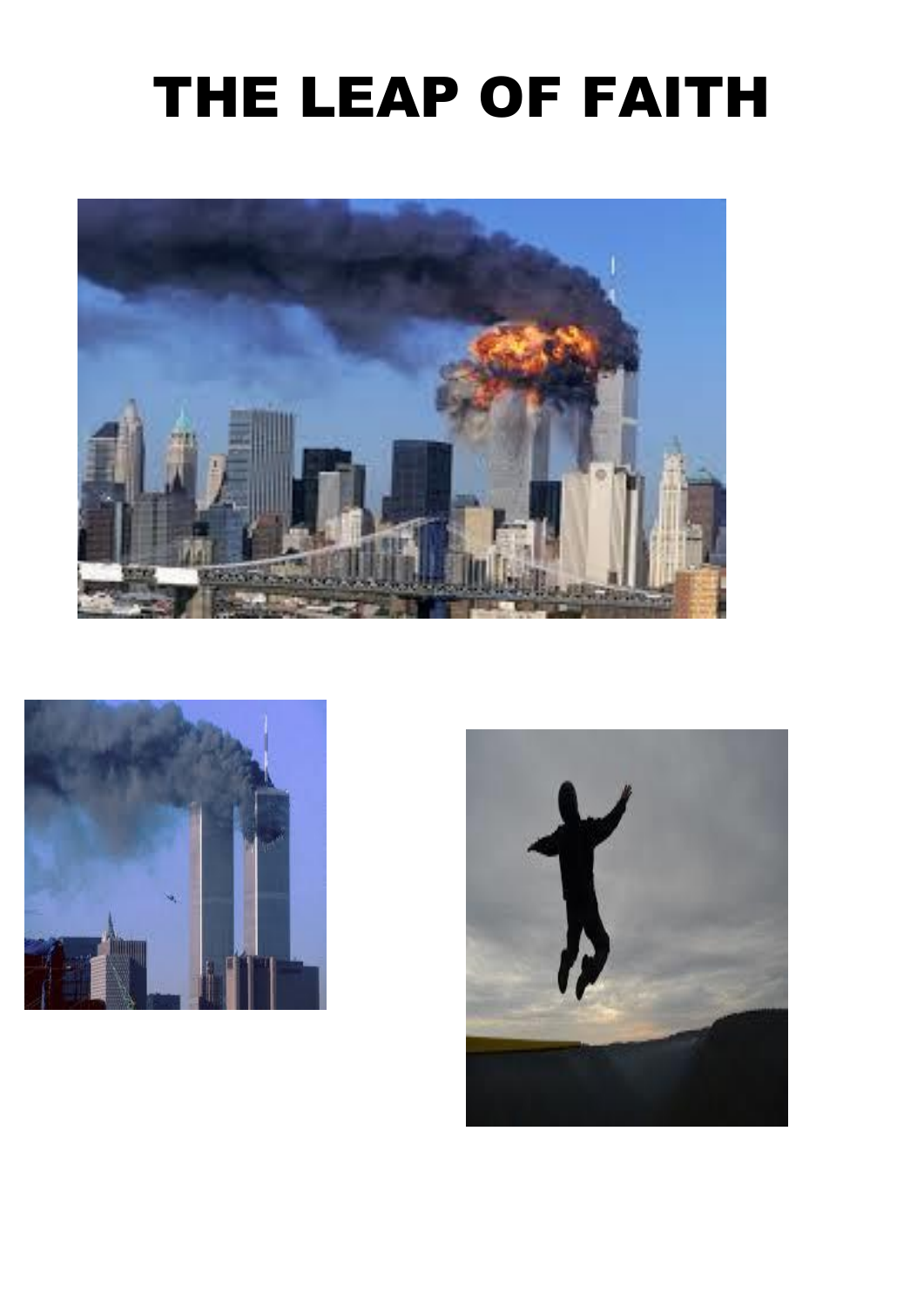*Tuesday September 11, 2001,* I write in my work diary. I write in it every day. It marks the progress of my internship here. I hope to get the job, administrative assistant. I eventually want to run a company, but everyone must start low and work their way up. Ever since I graduated high school 4 months ago, life has seemed so big, amazing and full of possibilities. I am excited to be a businessman at the age of 18.

I work on floor 109 of the north tower, of the World Trade Center twin towers. The view is amazing. I can see for what seems like forever. The morning sun sparkles off the water, far below me. There was a huge thunderstorm yesterday, and everyone thought that today would be stormy too, but today is bright and clear. It's probably the most beautiful day in Manhattan that I have ever seen.

New York city is so amazing. Across the expanse of skyscrapers, I can see the Empire state building. It has a good long history with this city. I heard about something that happened to it in 1945. The city was so foggy that an airplane pilot crashed his plane into it, because he couldn't see where he was going. I really hope that nothing like that ever happens again. It's such a pleasure to work here.

It's 8.30 in the morning now, so I get 15 more minutes to sit around, think about my life and enjoy the view. I can see a dot in the distance, and I know that it is an airplane. They sometimes come past these buildings, and I really love watching them go. I've even been on airplanes that go right past these towers. Next time I'm on a plane that goes past, I'm going to say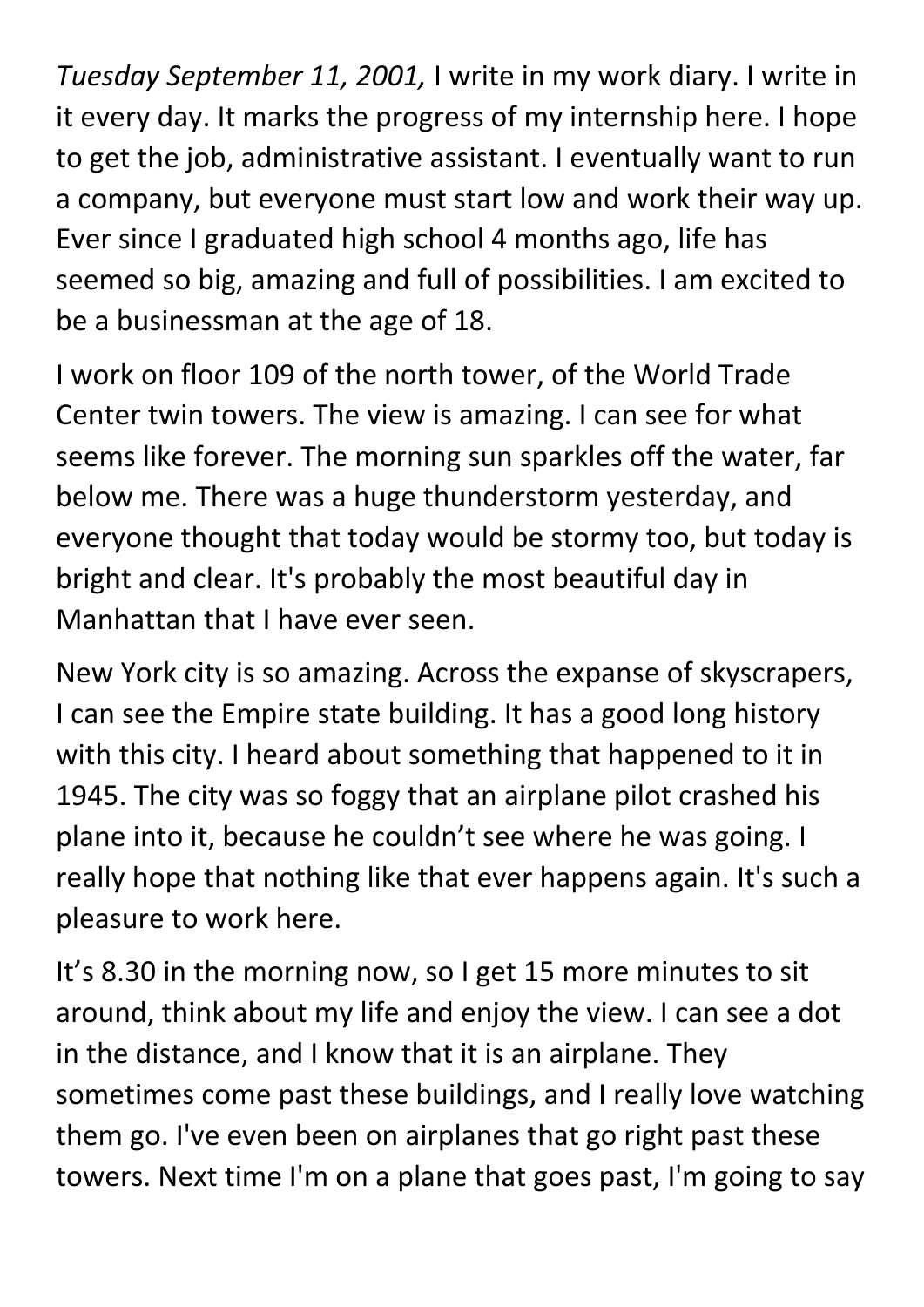to the person next to me, 'look, that's where I work!' as the towers flash past.

As the plane comes closer, something seems wrong. Its heading too straight at the tower, normally, they go past the tower, but this one is heading directly at the tower.

I pull my trusty flip phone from my back pocket. As I flip it open, I notice the battery is very low. I hope it lasts long enough to make this call. I press the buttons, *9,1,1*. "**Hello, do you need police, fire or ambulance?"** "Probably all three, in a couple of minutes. There is a plane headed straight to the north tower of the World Trade Center!"

**"What is your location?"** "Floor 109, the north tower, the World Trade Center, New York city." They ask my phone number, so I tell them. **"Ok, sending police, fire and ambulance now."**

"Yo!" says my workmate, Chris. "There's a plane about to crash into the tower!" "I know!" I tell him. "I called 911." I look out the window again. The plane is much closer now. There can't be more than a minute until the plane hits the building. I dive under a desk, banging my elbow painfully on the floor. "Get down!" I yell. Chris drops to the ground and crawls under next to me. I put my arms up, trying to brace myself. Silence.

"Hey!" says Chris, "Nothings happeni –"

BOOM!

An ear-splitting noise, louder than anything I've ever heard rings out. The building shakes like we're in an earthquake. The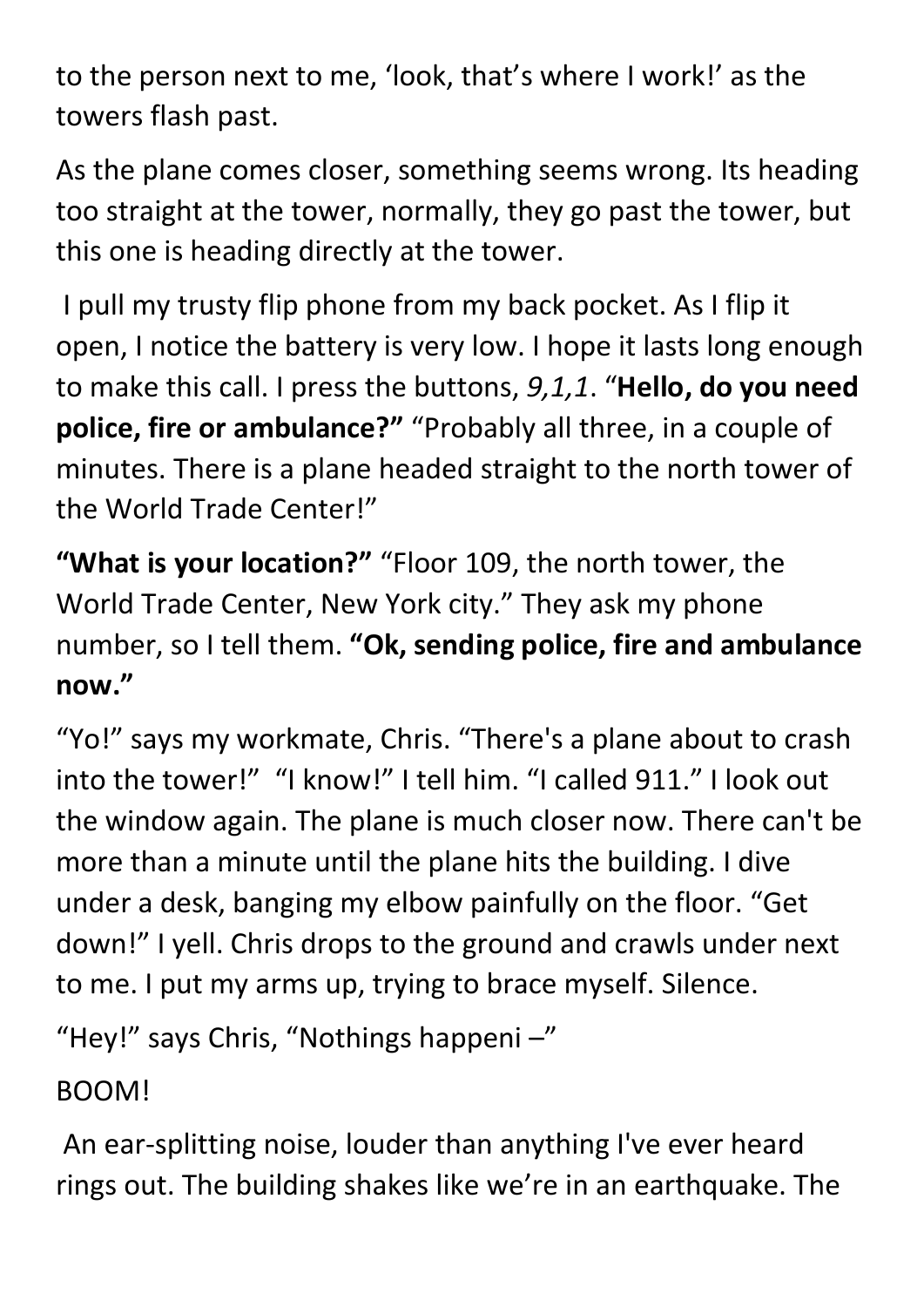building has been designed to shake a little in the wind, and I've felt it. There's been nothing like this though. It must have hit one of the lower floors, because this floor seems intact. I can hear screams coming from all parts of the tower.

"We need to get out!" Chris says. I run to the stairwell. We run down the hard, concrete stairs. "It seems clear! We should be able to get out.", I say. I keep running, trying not to slip. If I broke my back on the point of a stair, I would probably get stuck here. I run, turn round a corner, and run straight into a pile of rubble. There is a small fire, bits of metal and glass from the tower and plane. I catch my foot on something, and down I go, straight onto the fire.

Out of all days, why did I have to be wearing a flammable shirt today! It catches on fire almost immediately. I can feel the sharp and direct pain of flame against skin. Suddenly, I feel a hand grab on to mine. Its Chris! He pulls me out of the fire, and I drop to the ground and roll, smothering the flames, putting them out. I stand up and hear a dripping sound. "What's that sound?" I ask. "Its airplane fuel!" says Chris, "Its dripping onto the fire! We need to get out of here before it explodes!"

I run back up the staircase. Boom! I can hear the explosion of jet fuel on fire behind me. Bits of concrete from the walls and floor, as well as bits of metal, fly into us. I hope that it hasn't damaged anything too much. "There's no way out!" We're trapped! There's small bits of rubble and burnt things on the floor everywhere, and I try not to slip.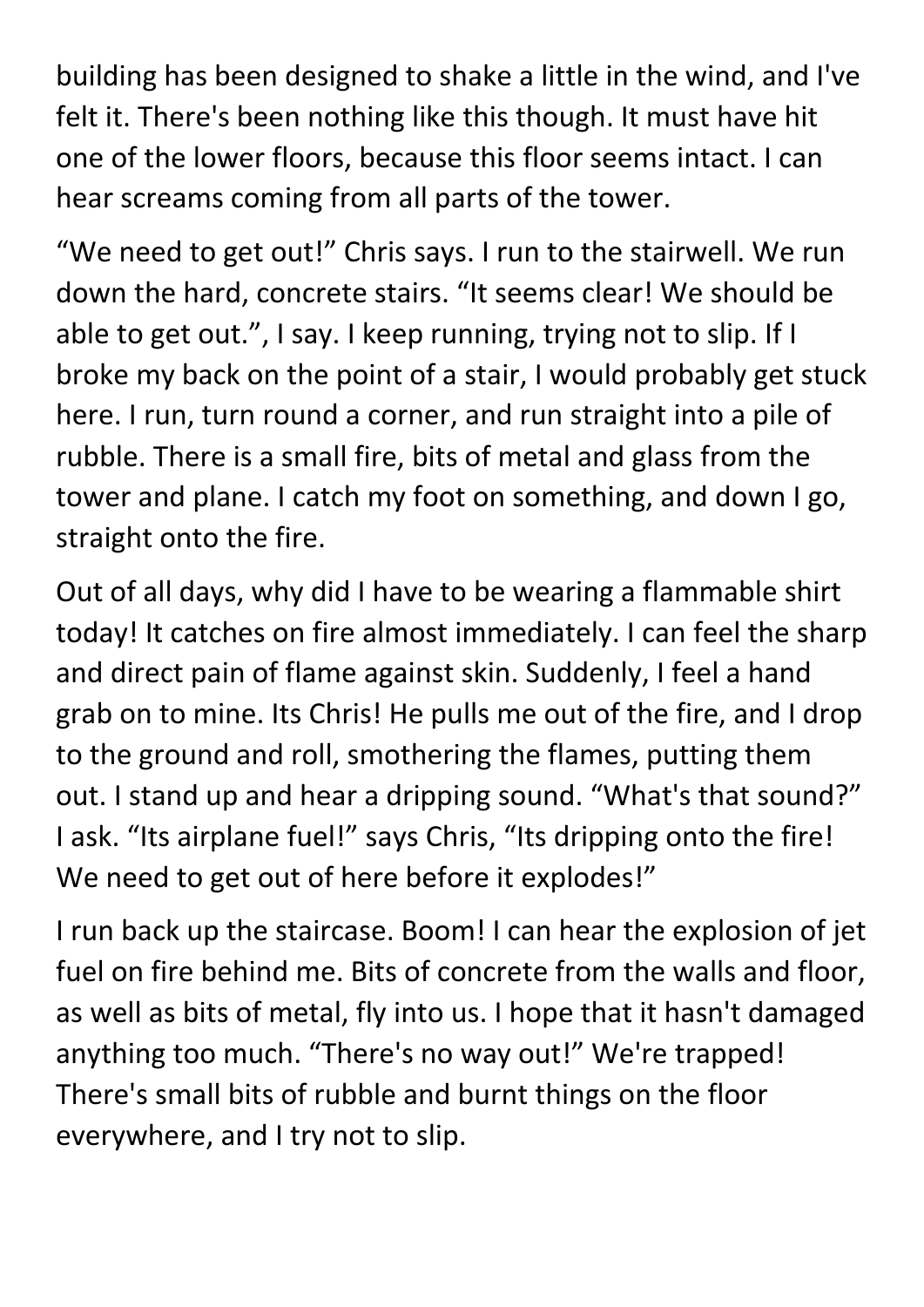At floor 109 again, I can see the other tower. There are people coming out of the bottom. I look up, and there's another plane. I didn't expect this. It's heading straight towards the other tower! This is no coincidence. I thought at first that there was a pilot who couldn't see properly, when the plane hit the first tower, but no. This has to be a terrorist attack. I've heard about things like this in other countries, but I never thought that it would happen here!

Suddenly, I hear a muffled, but loud crash. I look over and the plane has crashed into the second building. Almost immediately, I can see smoke coming out of the building, followed by flames. "Jim!" Yells over Chris, "I just realised, we can't get out. We shouldn't have to get burnt or smoked to death in a building. We have to get out, but it's not going to be very nice." "What?!"

Chris walks over to a big conference table. He starts to push. He can do it. Chris is very strong. As he slides it across the room, it slowly gathered speed, before is smashes through the window, leaving a big gaping hole. The table falls through the air and, after a while, hits the ground with a thud. "No!" I say.

"Would you rather get burnt to death, or smoked to death?" I think about this. I take a deep breath and ignore the fact that my heart is pounding like a thousand drums. I walk over to the hole in the window. The view is still amazing. It is so high up. 417 metres. There is no way I can survive the fall. At least the last thing I'll ever see is the amazing view. I take a deep breath, go back couple of feet and leap off the edge.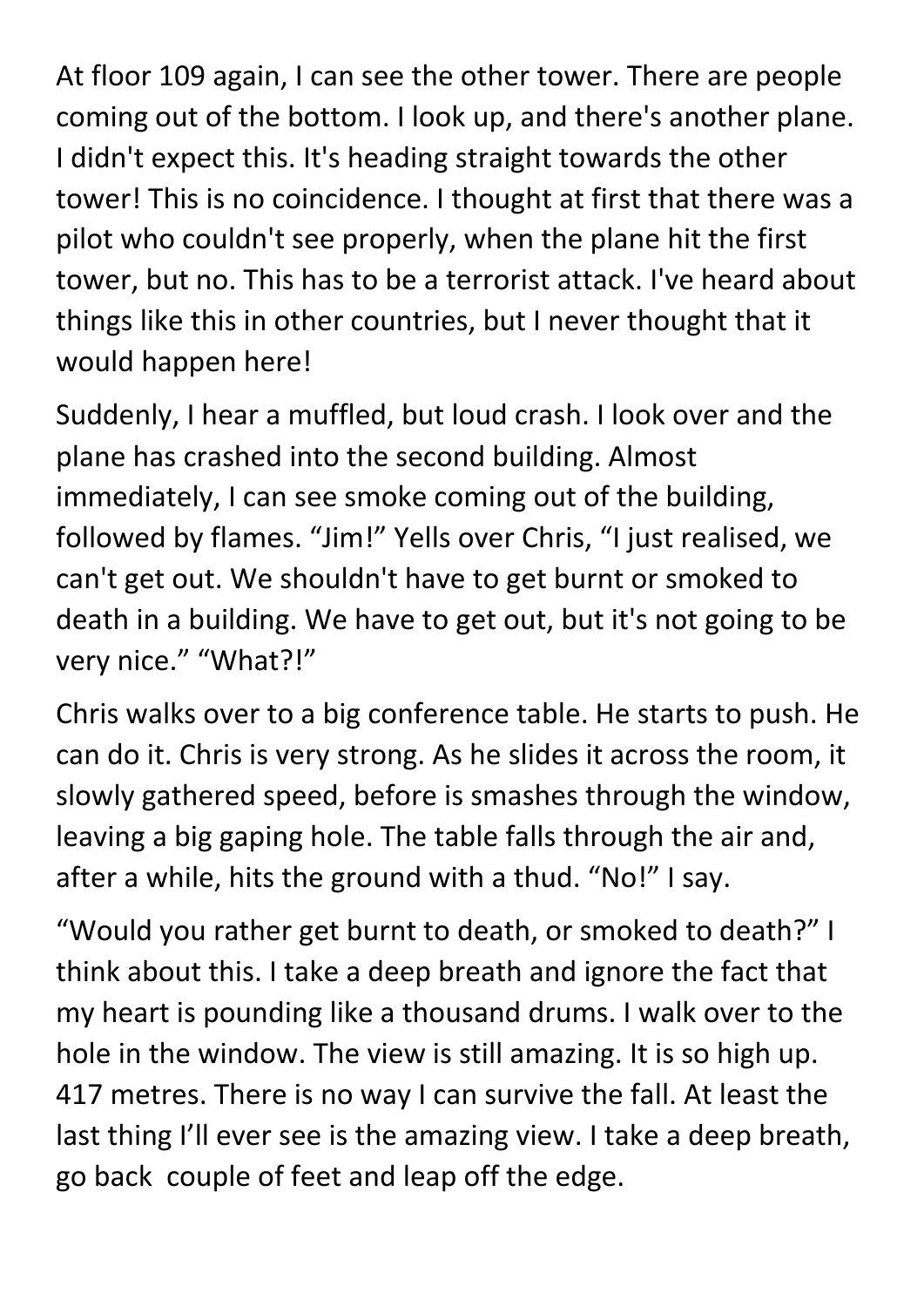The sensation of falling is unlike anything that I have ever felt. I can see the ground, still so far down, and the windows of the building flash past, as well as other buildings. Even though it's a massive drop, it's almost over. The ground is about to come to me for the very last time. I ready myself for the end and wait.

The ground hits me. The world blurs, then comes into focus, clearer than it's ever done. I feel fine. Not dead and no injuries. I feel the best I've ever felt, except for what is happening all around me. People are screaming. There are streams of them coming out of the doors at the base of the buildings. I look around for Chris, but can't see him. I wonder if this is happening to him too.

As I walk through, I see everything. Lots of people are running, in case the buildings collapse or fall over. Some people are just standing and looking up at the towers in stunned silence. Others are screaming or crying, or both. I can see more people fall or jump. I wonder if this- what is happening to me now will happen to them. I don't know how I am still alive, but I'm looking around, and I can feel, so how can I be dead? But how can I be alive?

I'm walking around the area around the towers. People that I walk right past don't seem to notice me. I'm not that surprised though. People would definitely be more focused on what's just happened, than to notice the people walking by.

There is something strange happening. There is lots of smoke and ash in the air, and lots of people are coughing. I can't smell smoke at all and I'm not coughing, or sneezing. Maybe, although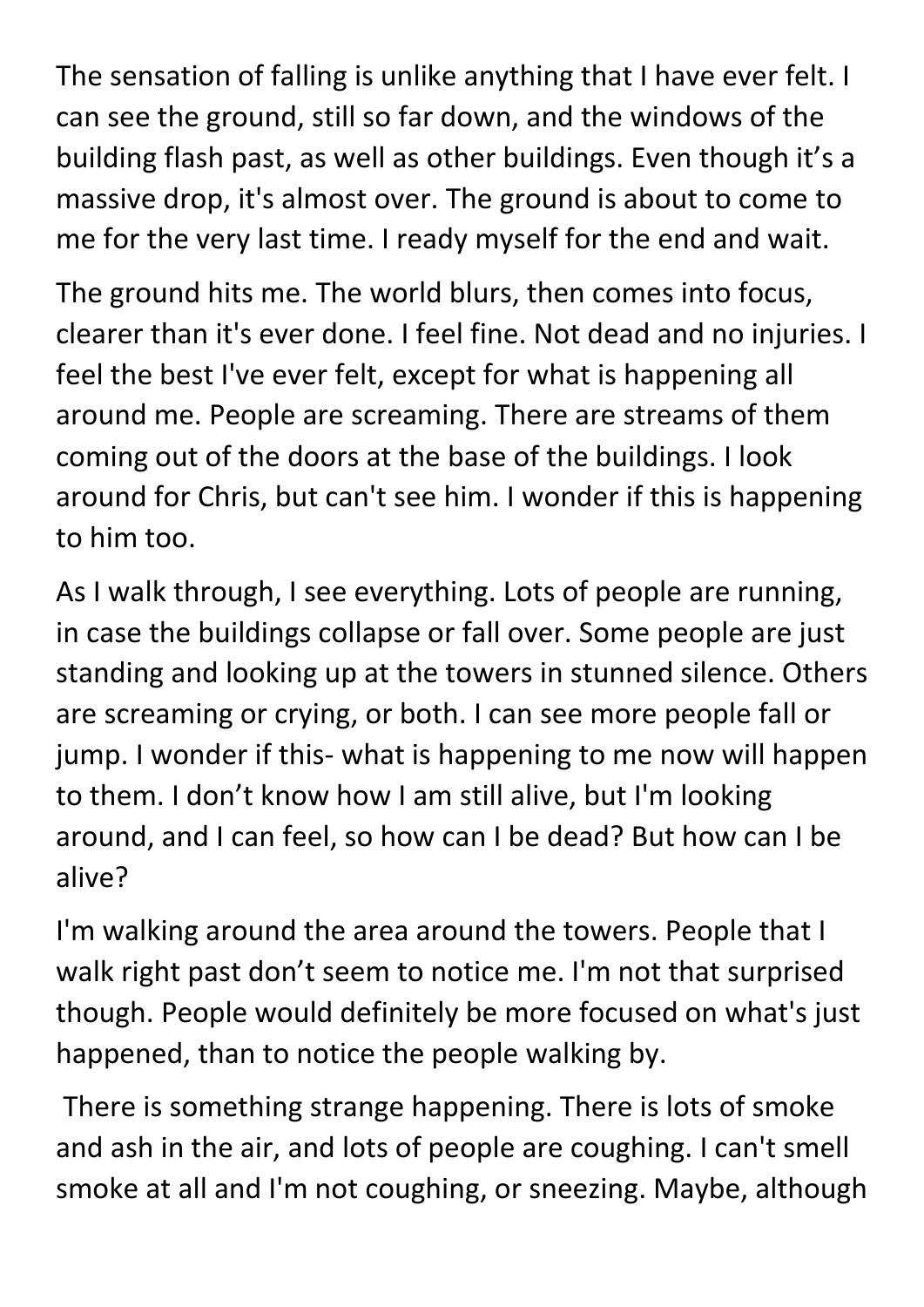I somehow survived the fall, all my senses are messed up. I might even be internally injured or have brain damage. I need to go to a hospital. I know St Vincents is nearby.

I reach for my flip phone, but it isn't there. It must have fallen out when I fell. I know the address. It's really close. I'll have to walk. It should only take me a couple of minutes. I look around at the towers, and I can't even see the top 40 floors of either tower because there is so much smoke. Ambulances have arrived, their sirens wailing into the air. I turn back and keep walking. I'm surprised that I can walk so easily, I mean, I just jumped off one of the world's tallest buildings!

After a couple of minutes of walking, I arrive at the hospital. It's really big, with enormous white slabs on the walls. I walk around until I find the emergency room. There is a line of people outside. All of them look really hurt. Some of them are in office chairs with wheels, makeshift wheelchairs. I walk to the back of the line, and again no one notices me. The line very slowly grows shorter and shorter, person after person getting admitted.

Finally, I am at the front. There is nobody in the line behind me, but I am sure there will be more soon. "Paul!" Says the tall thin woman behind the counter to the man with short hair and glasses to his left, "There is no one left! Let's take a break!" This is weird. Can't she see me? I don't think that she would prank me.

"Uh, hello?" I say. No response. "Hi! I jumped out of the World Trade Center. I must be hurt somehow." The nurse and the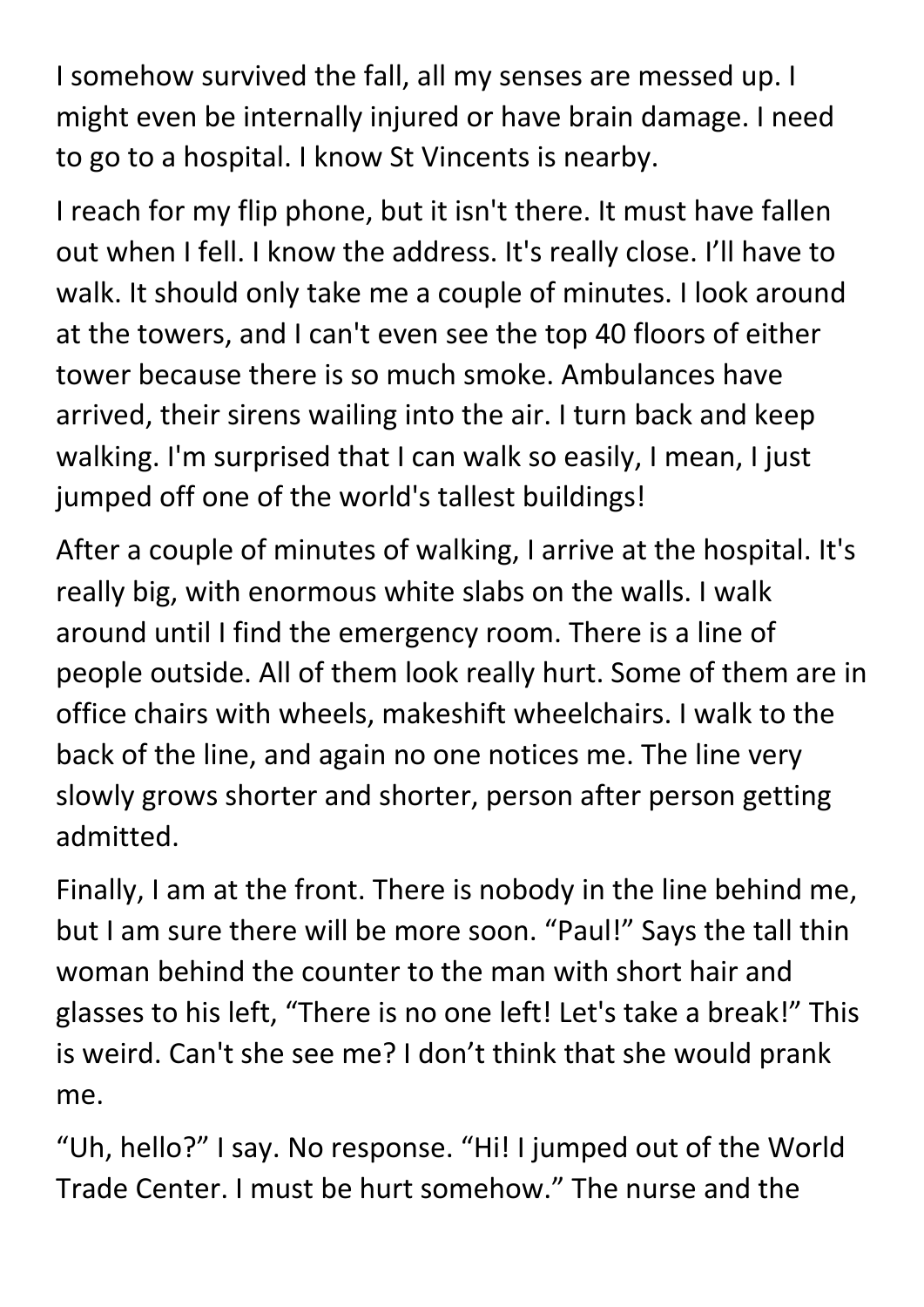doctor just walk out of the room, not showing any signs that they heard me. I am sure that the people working in the emergency room wouldn't just ignore someone. They must not be able to see me. This is so weird. It's like no one can see me or hear me.

Suddenly, I hear another loud BOOM! People start screaming louder than they were before. I go out to look and after going past the new line of people outside the emergency room, I walk into the thick black air. It's so dark that it almost looks like night. I reach into my pocket for my small torch, but just like the phone, it isn't there.

As this happens, I can hear new shouts ring out among the crowds of people. They're yelling, "They collapsed! They collapsed!" The towers must have just collapsed. That's why it's even ashier than it was before I came out. The people around me are also coughing. Lots. I still aren't coughing though. The fall from the towers must have damaged me somehow. I might even be about to die! I must go to my family and say goodbye.

My family live on the outskirts of the city, so I will be able to get to them. It will be a long walk. I hope I can find my way through the dark. As I set off though, I start to feel dizzy. This feeling gets stronger and stronger until suddenly, everything's gone.

I don't know what just happened. Maybe I fell asleep. The sky is a lot brighter, even though there is still a lot of smoke. It can't have cleared that quickly. This must be the next day. The twin towers are gone. There is a thin trail of smoke from where they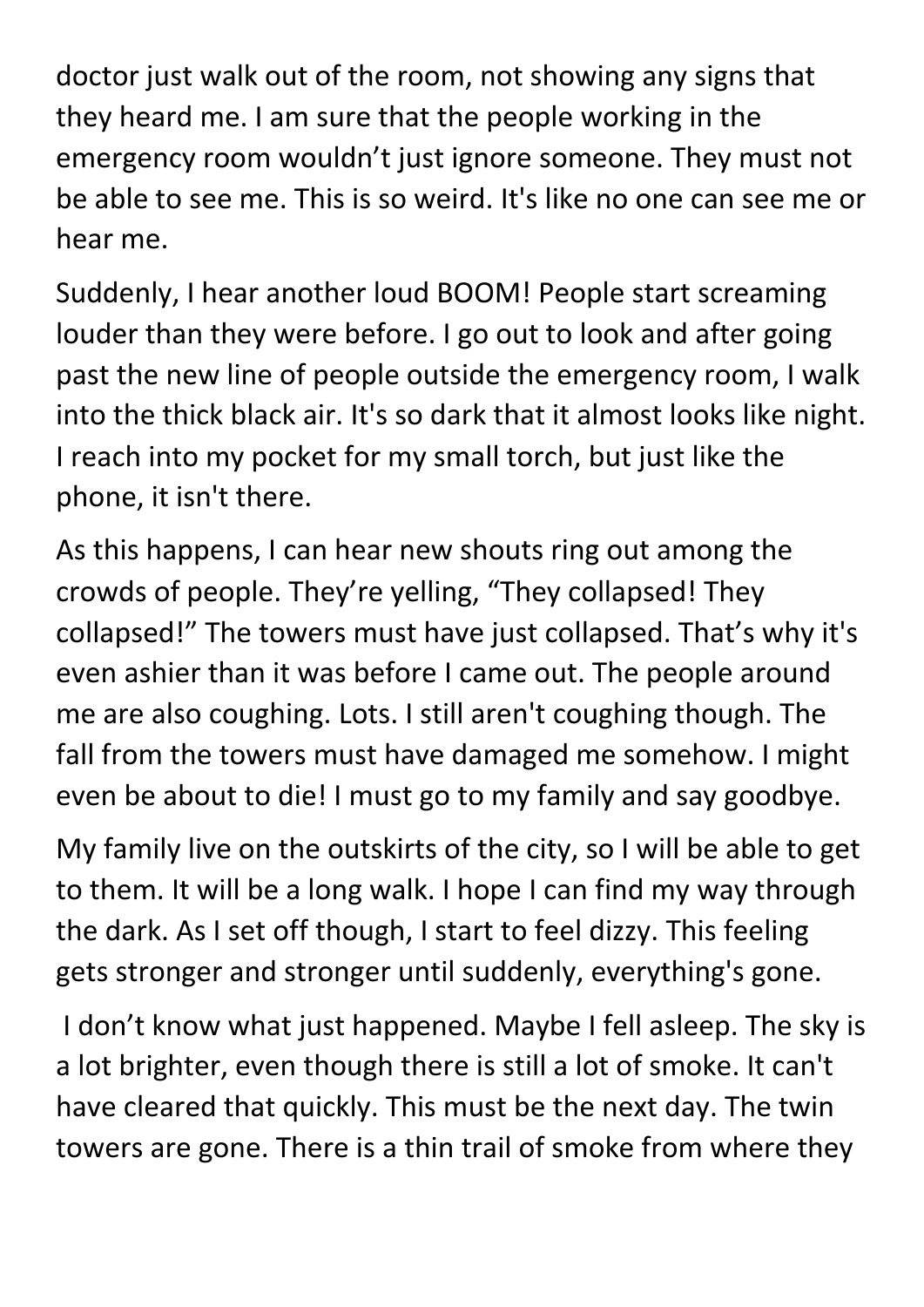once lay. Something looks different though. Actually, everything looks different.

I am in an entirely different place. Still in New Nork city. I turn around, and see my house. The same house that I grew up in my whole life. I don't know how I got here, but this is where I need to be. To say goodbye before I go.

I walk up to the front door and knock. My fist goes straight through the door. What!? I must be delusional, or seeing things. I do it again. Same thing happens. I put my whole arm up to my shoulder through the door. Looking like a ghost from a strange old film, my whole body goes through.

I look around my home and on the table, I see something. It's a funeral document. Someone has died. I look closer to see the name. John Callingston. That's my name. I guess I didn't survive the fall after all I wonder if Chris had the same fate. I only wish I could have said goodbye.